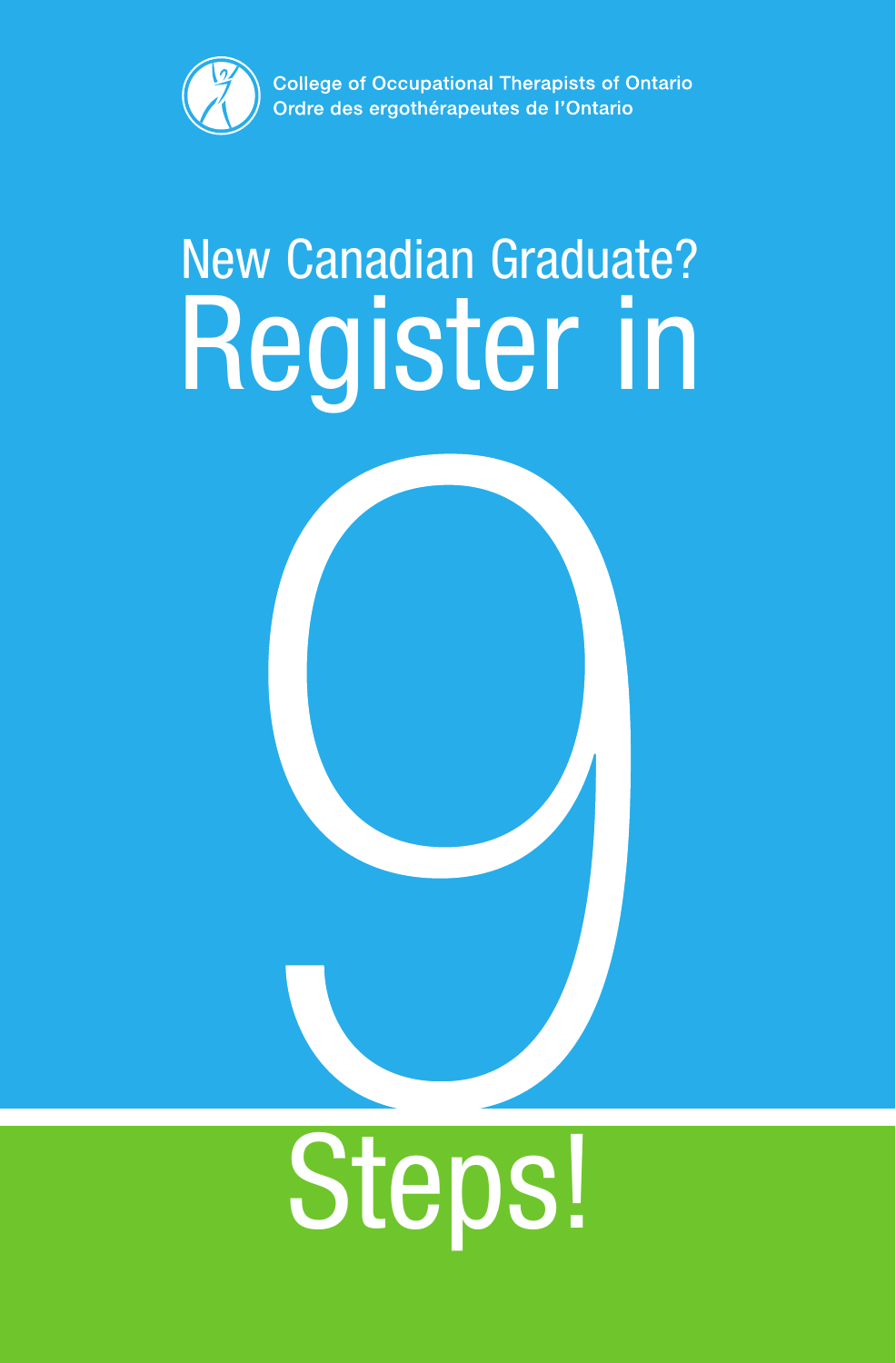## Follow these steps to begin your registration.

7

8

| Complete the online application at www.coto.org.                                                                                                                                                                     |
|----------------------------------------------------------------------------------------------------------------------------------------------------------------------------------------------------------------------|
| Pay the application fee of \$226.                                                                                                                                                                                    |
| Check for an email from the College notifying<br>you to log in and check your progress online.<br>The email should arrive in 1-2 business days.<br>You can move on to steps 4 and 5 while you<br>wait for the email. |
| Complete and submit the original results of a<br>Vulnerable Sector (VS) Check. Copies, scans or<br>faxes of results are not accepted. Review the<br>requirements at www.coto.org.                                    |
| Email the following documents to<br>application@coto.org. Be sure to include<br>your full name and applicant ID number<br>in the email subject line.                                                                 |
| • Legal work authorization<br>Copy of birth certificate, valid passport, proof<br>of Canadian citizenship, valid work permit,<br>or permanent resident card                                                          |
| • Professional liability insurance<br>Copy of insurance certificate                                                                                                                                                  |
| • Affidavit<br>Your university will send confirmation of graduation                                                                                                                                                  |
| <b>Applying for a provisional certificate?</b><br>Email confirmation of registration for the<br>next available CAOT NOTCE<br>• Email Provisional Registration Supervision<br>Agreement                               |
| <b>Applying for a general certificate?</b><br>CAOT will send NOTCE results directly to the<br>College                                                                                                                |
| Contact your university and request your final<br>transcript be sent directly to the College after<br>convocation.                                                                                                   |

Pay the registration fee. The College will email you the amount once all documents are received.

Check for an email from the College confirming your registration. You are not considered registered until you have received written confirmation of registration from the College, and have been assigned a registration number.

### Registered with provisional certificate?

CAOT will send NOTCE results directly to the College. If you were successful, you will be issued a general certificate of registration with the College **Registered with provisional certificate?**<br>CAOT will send NOTCE results directly to the<br>College. If you were successful, you will be issued<br>a general certificate of registration with the College<br>and receive an email from t the certificate has been issued.